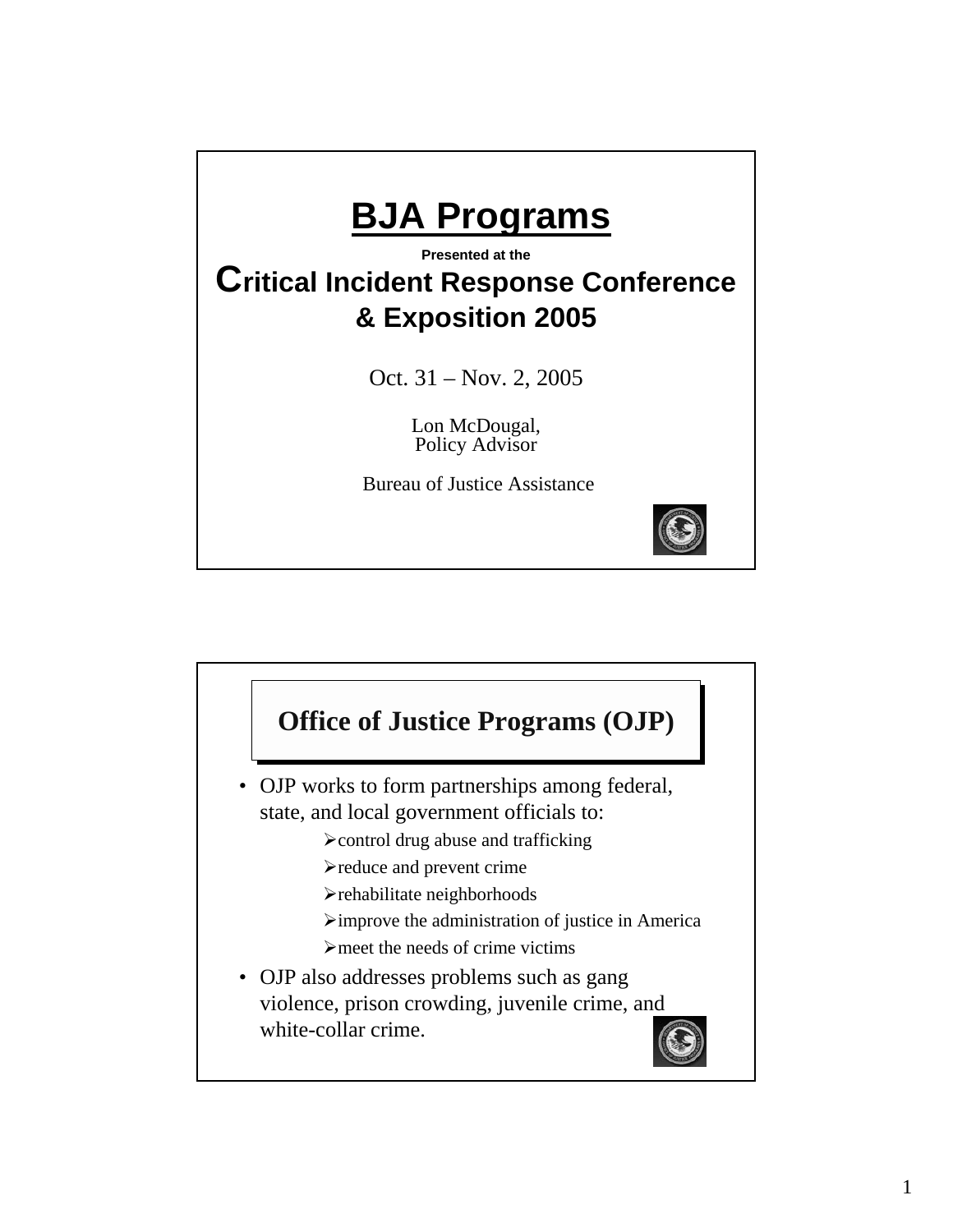# OJP Structure

Five Bureaus

#### **Five Bureaus**

- **Bureau of Justice Statistics (BJS)**
- **National Institute of Justice (NIJ)**
- **Office of Juvenile Justice and Delinquency Prevention (OJJDP)**
	-
- **Office for Victims of Crime (OVC)**
- **Bureau of Justice Assistance (BJA)**

http://www.ojp.usdoj.gov



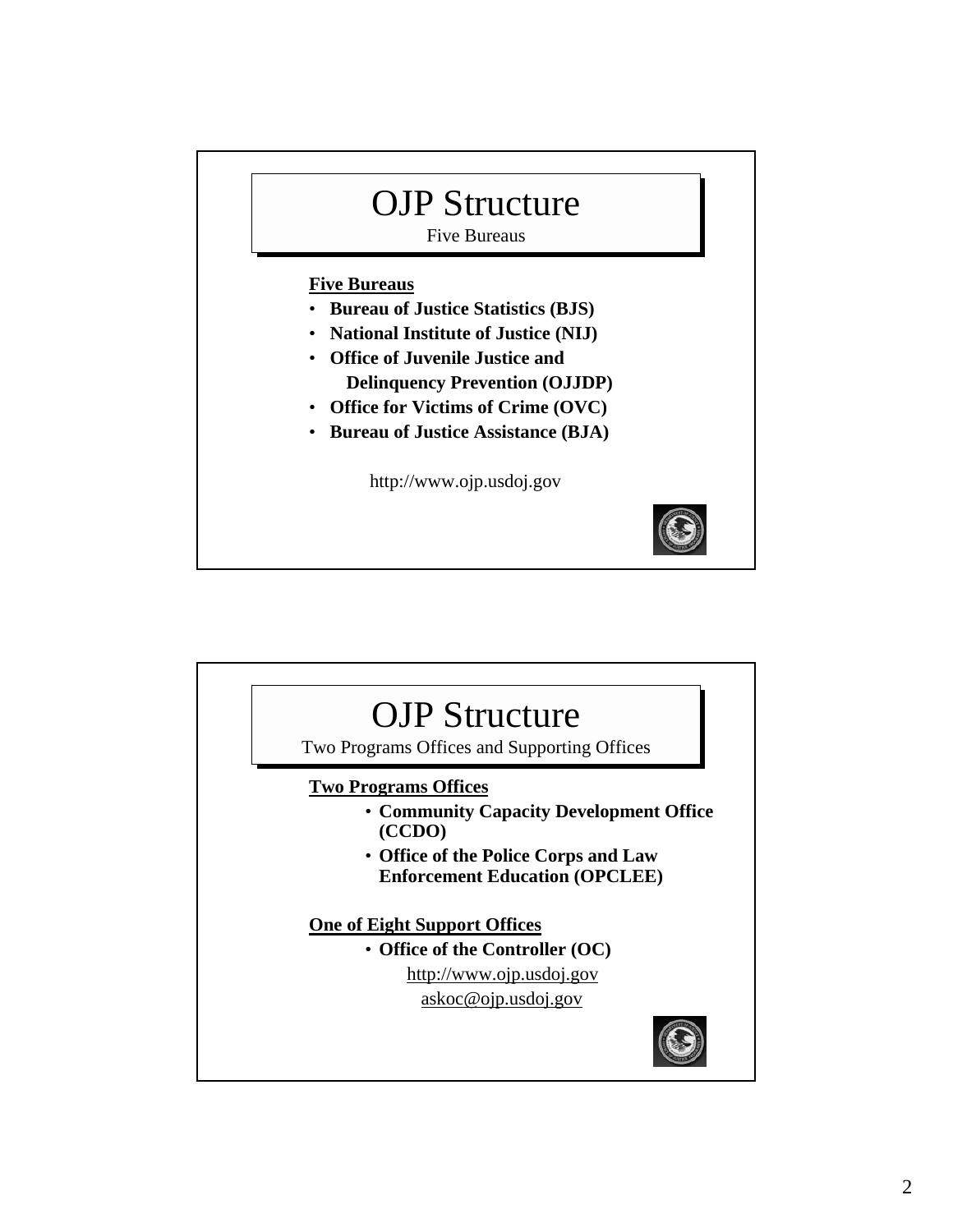# **Bureau of Justice Assistance (BJA)**

 $\checkmark$  BJA provides funding, training, and technical assistance to state and local governments, Indian tribes, and public and private organizations to combat violent and drug-related crime and help improve the criminal justice system.



# **BJA Featured Initiatives**

¾GLOBAL Justice Information Sharing Advisory Committee

¾Justice XML Data Reference Model

¾Fusion Center Guidelines

- ¾Regional Information Sharing System (RISS)
- ¾ State and Local Anti-terrorism Training (SLATT)

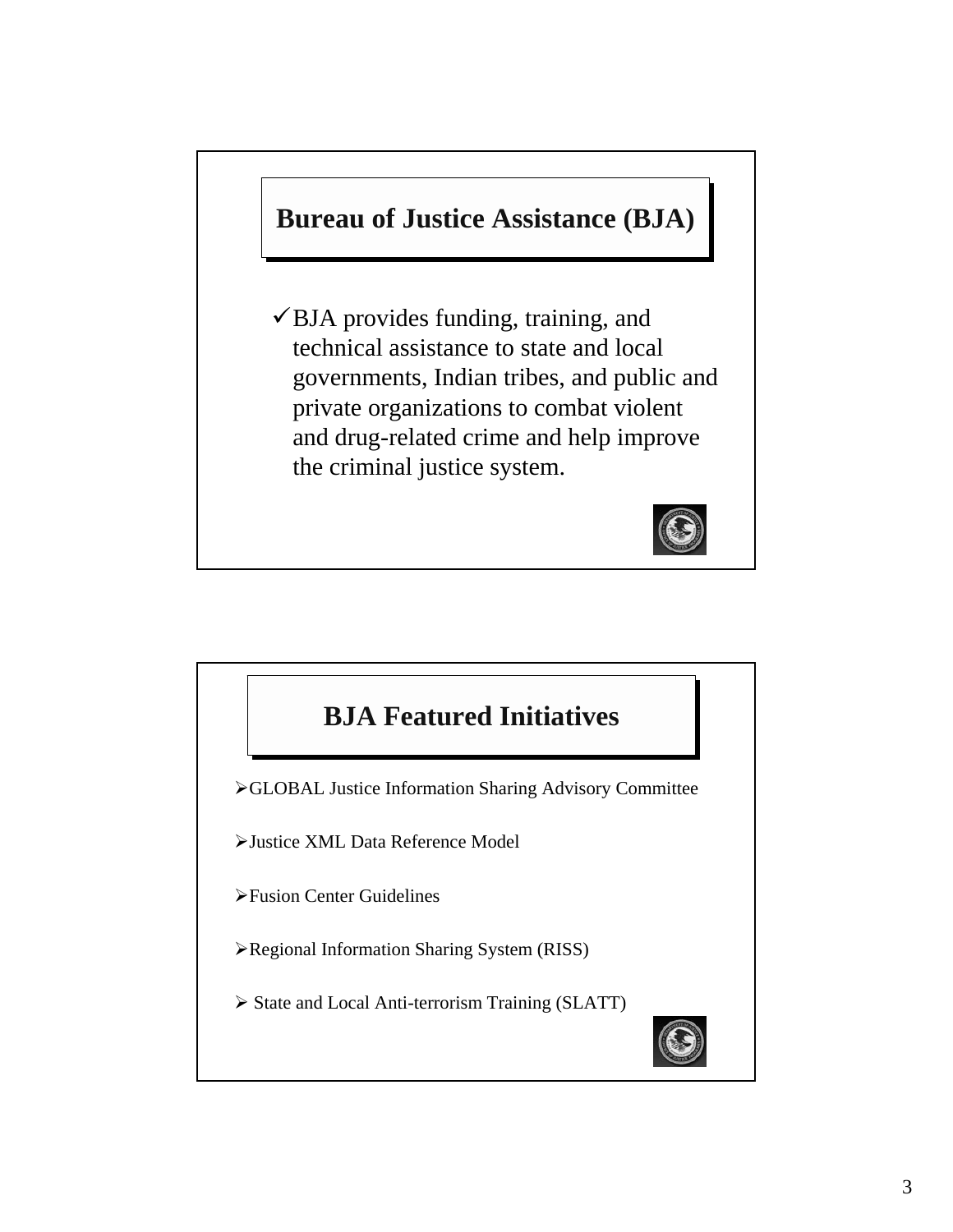# **GLOBAL Justice Information Sharing Advisory Committee**

- The Global Advisory Committee (GAC) is a select group of key officials from 32 leading local, state, tribal, federal, and other justice-related entities
- Created to promote broad-scale sharing of pertinent justice information that supports the public safety
- The GAC reports to the Assistant Attorney General, Office of Justice Programs (OJP), and the U.S. Attorney General in an advisory capacity



#### • Administrative Office of the U.S. Courts • American Association of Motor Vehicle Administrators • American Correctional Association • American Probation and Parole Association • Conference of State Court Administrators • Criminal Justice Information Services (CJIS) Advisory Policy Board • CJIS Federal Advisory Board • Dept. of Homeland Security • Major Cities Chiefs' Association • Drug Enforcement Administration • Executive Office for the United States Attorneys • International Association of Chiefs of Police (IACP) • **IACP** – Division of State and Provincial Police • IACP – Indian Country Law Enforcement Section • FBI - CJIS Division • INTERPOL **Global's Collaborative Partnerships**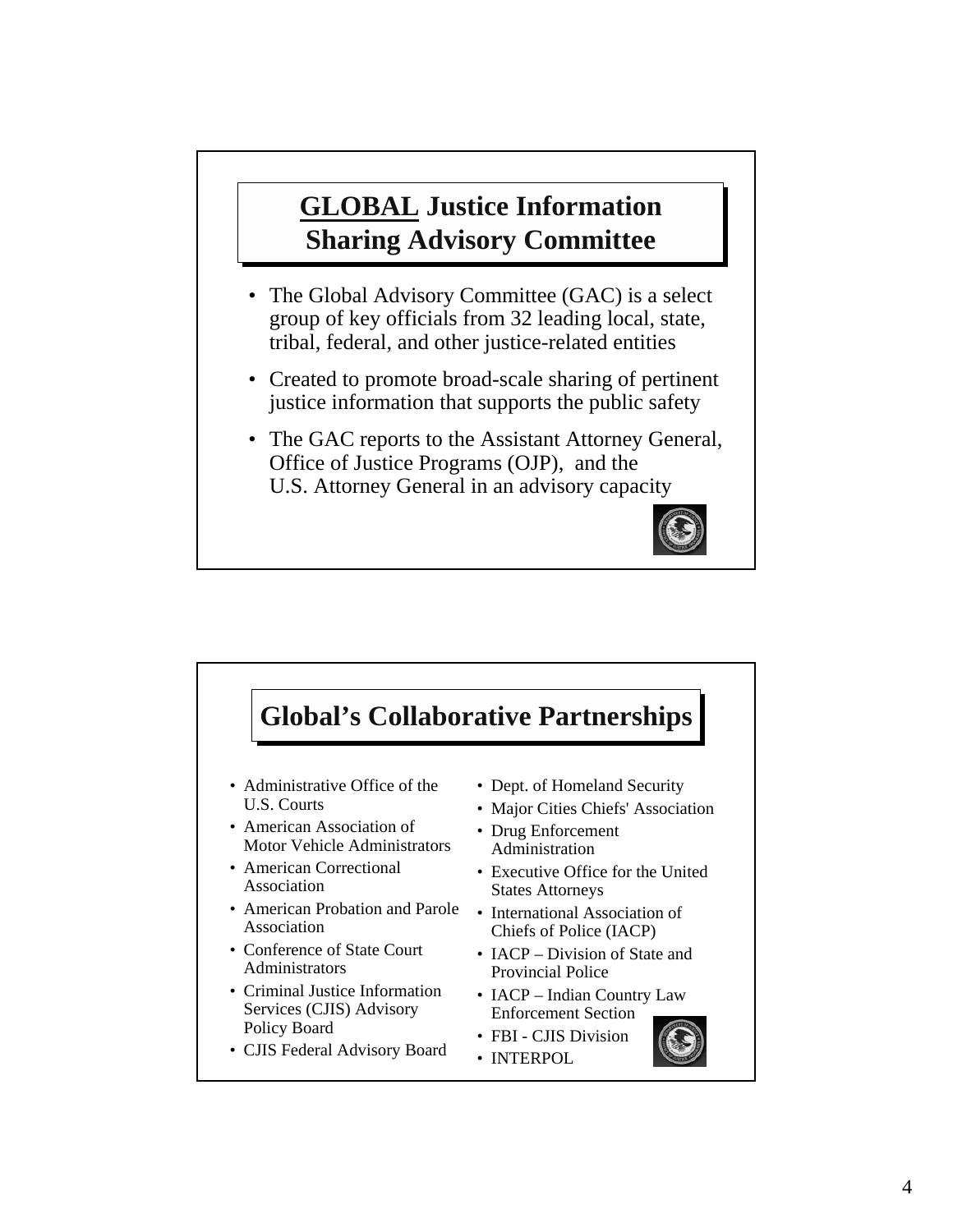#### **Global's Collaborative Partnerships (continued)**

- National Association for Court Management
- National Association of Attorneys General
- National Association of State Chief Information Officers
- National Center for State Courts
- National Conference of State Legislatures
- National Congress of American Indians
- National Council of Juvenile and Family Court Judges
- National Criminal Justice Association
- National District Attorneys Association
- U.S. Department of Justice Justice Management Division
- National Law Enforcement Telecommunication System
- National Legal Aid and Defender Association
- National Sheriffs' Association
- SEARCH, Inc.
- National Governors Association
- U.S. Department of the **Treasury**



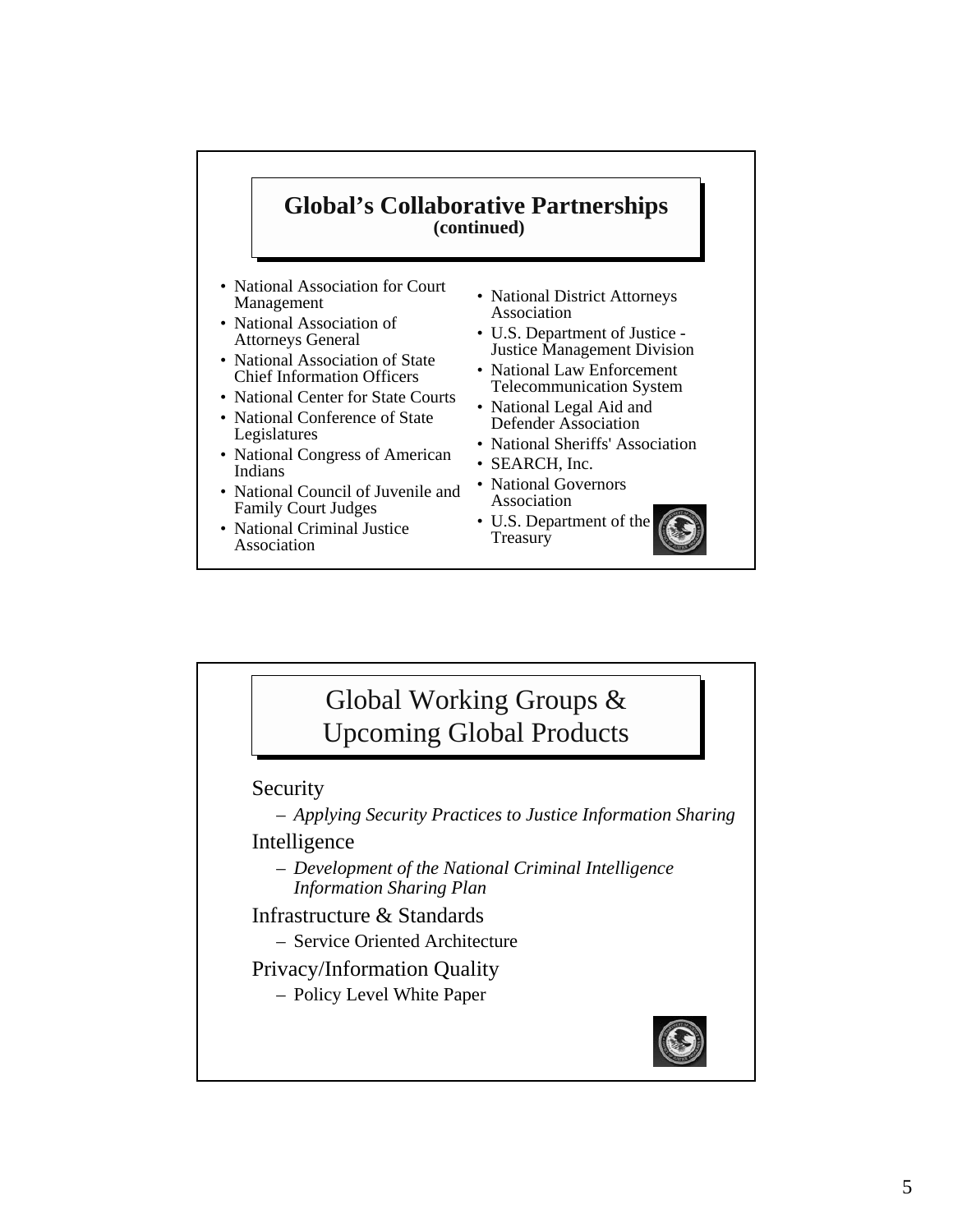

 $\checkmark$  By offering a national framework and reference model for technology implementation, the Justice XML Data Dictionary facilitates information sharing.



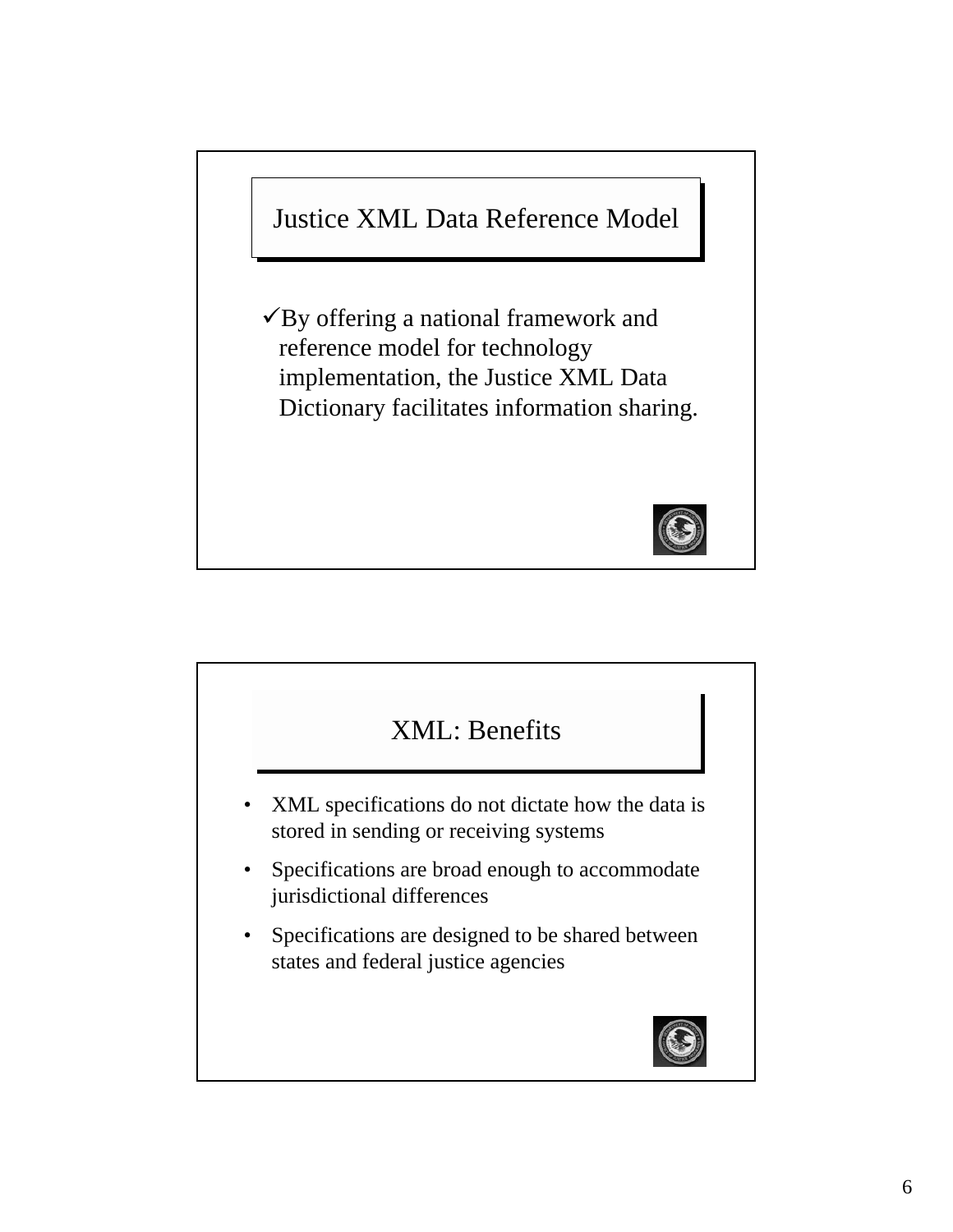# **Fusion Center Guidelines**

- A fusion center is an effective and efficient mechanism to exchange information and intelligence, maximize resources, streamline operations, and improve the ability to fight crime and terrorism by merging data from a variety of sources.
- Fusion Centers are a conduit for implementing portions of the National Criminal Intelligence Sharing Plan (NCISP)
- The role of a fusion center is to compile, blend, analyze, and disseminate criminal intelligence and other information to support efforts to anticipate, identify, prevent, and/or monitor criminal activity



### **Fusion Center Guidelines Law Enforcement Intelligence - Completed**

- Fusion is the overarching process of managing the flow of information and intelligence across levels and sectors of government.
- Under the GLOBAL initiative the development for guidelines for fusion centers has been separated into three phases – law enforcement intelligence, public safety, and private sector.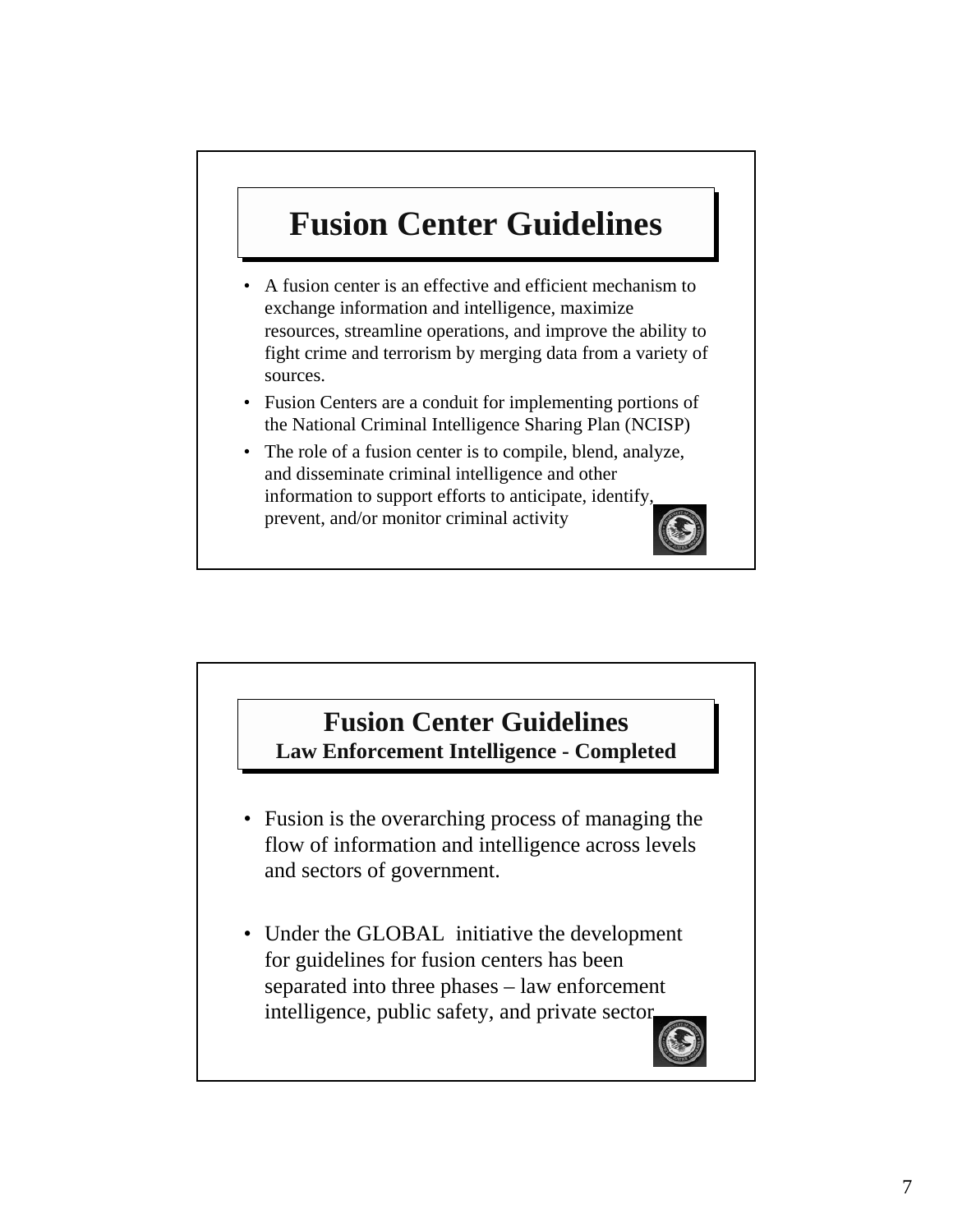

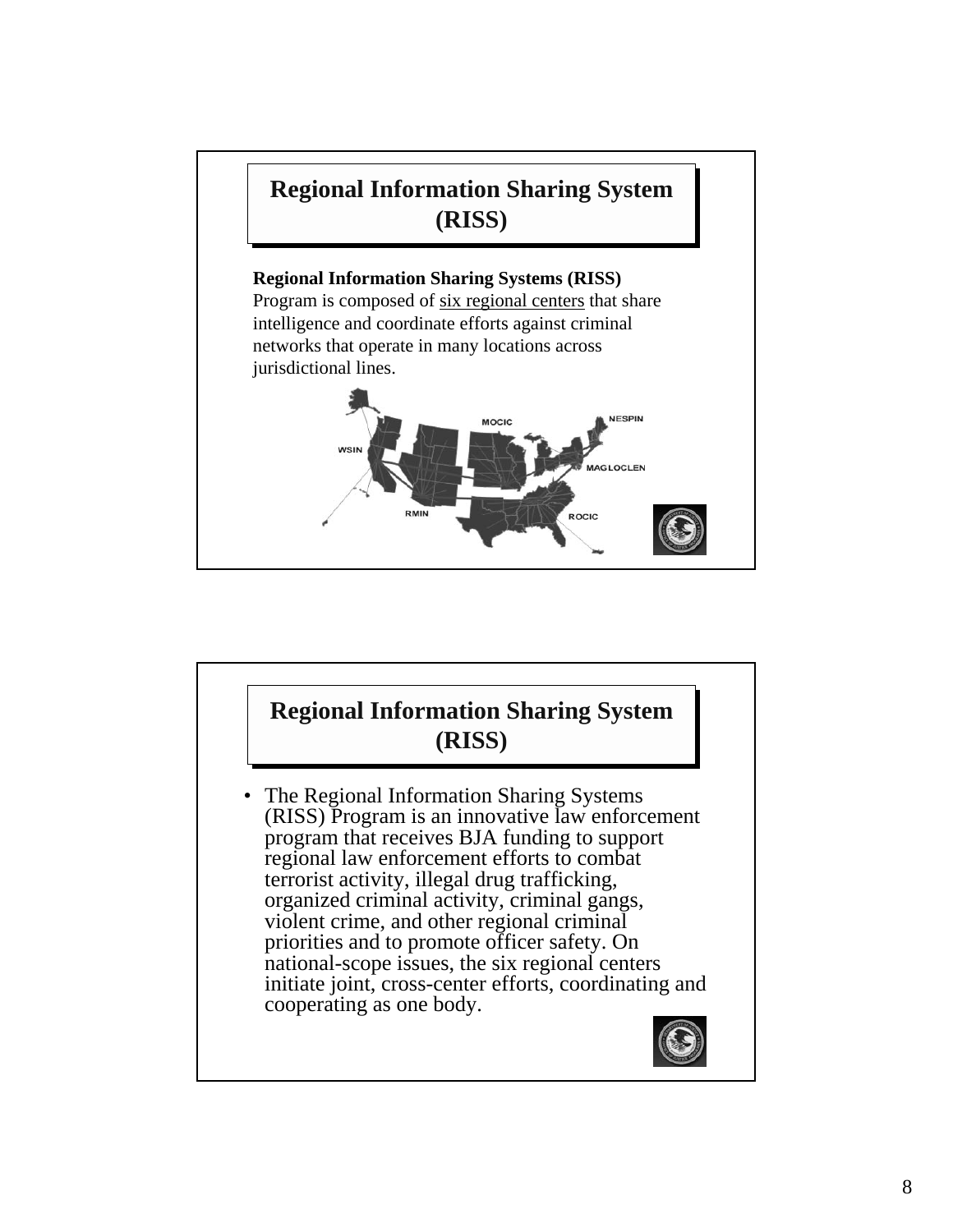

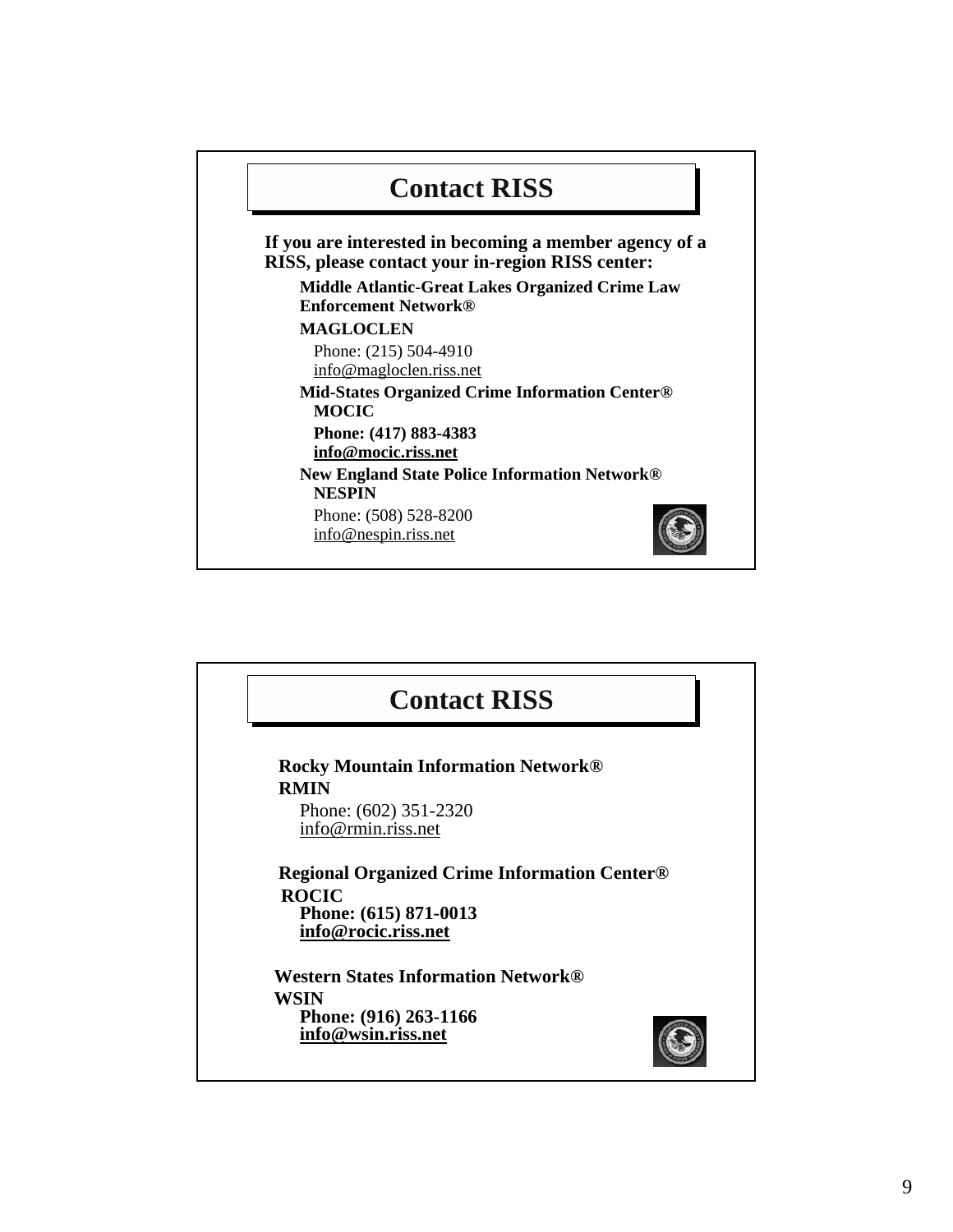## **State and Local Anti-terrorism Training (SLATT)**

- BJA in collaboration with the FBI and through funding to the Institute for Intergovernmental Research (IIR) provides specialized training for law enforcement personnel in combating terrorism and extremist criminal activity.
- SLATT focuses on the prevention of terrorism in the United States by providing the tools necessary for state and local law enforcement officers to understand, detect, deter, and investigate acts of terrorism in the United States by both international and domestic, or homegrown terrorists.

For more information on training opportunities contact IIR: Internet: http://www.iir.com/slatt/training.htm

Telephone: (850) 385-0600



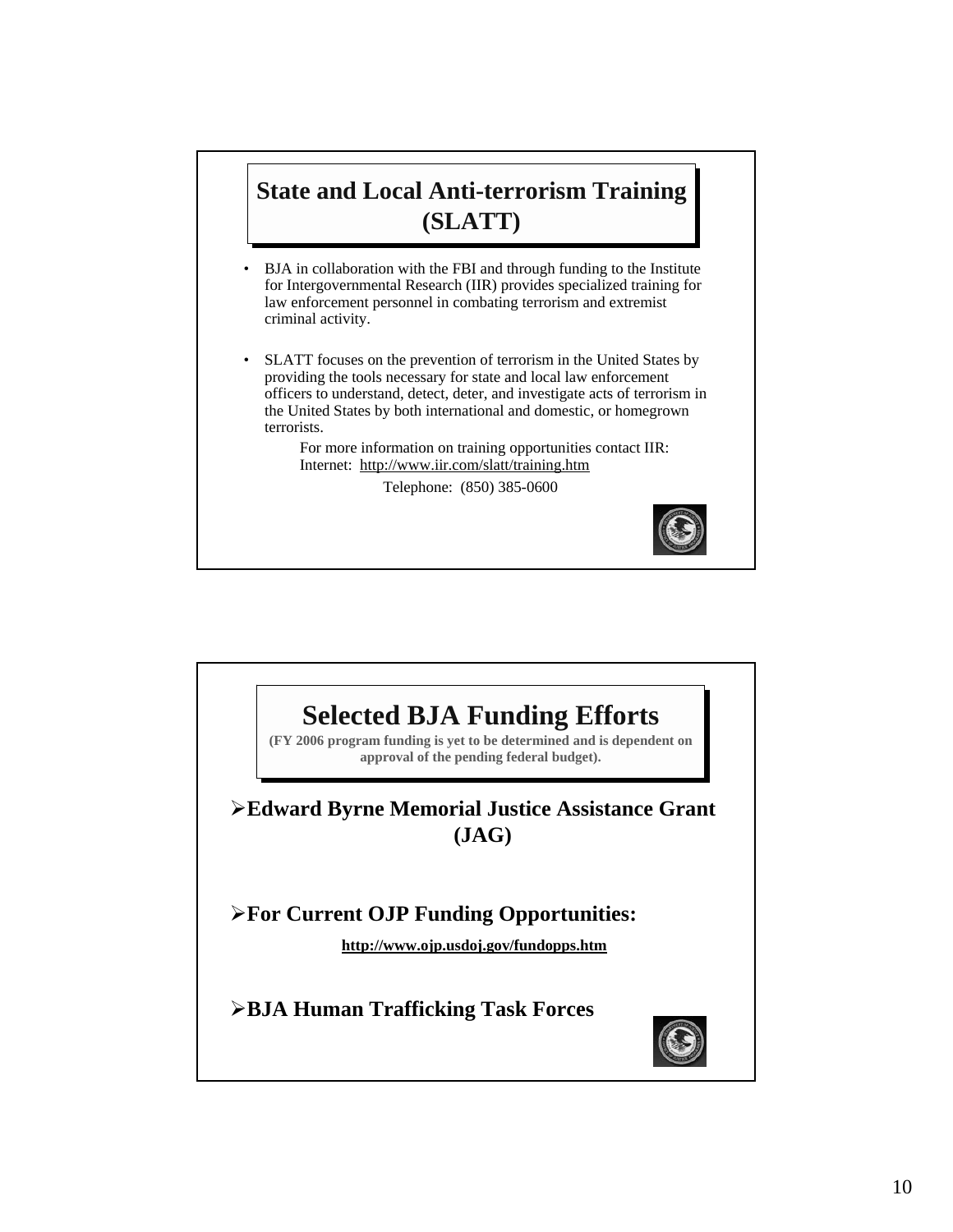# **Edward Byrne Memorial Justice Assistance Grant (JAG)**

JAG replaced the Byrne Formula and Local Law Enforcement Block Grant (LLEBG) programs with a single funding mechanism that will simplify the administration process for grantees. This is a formula grant based upon violent crime rates.



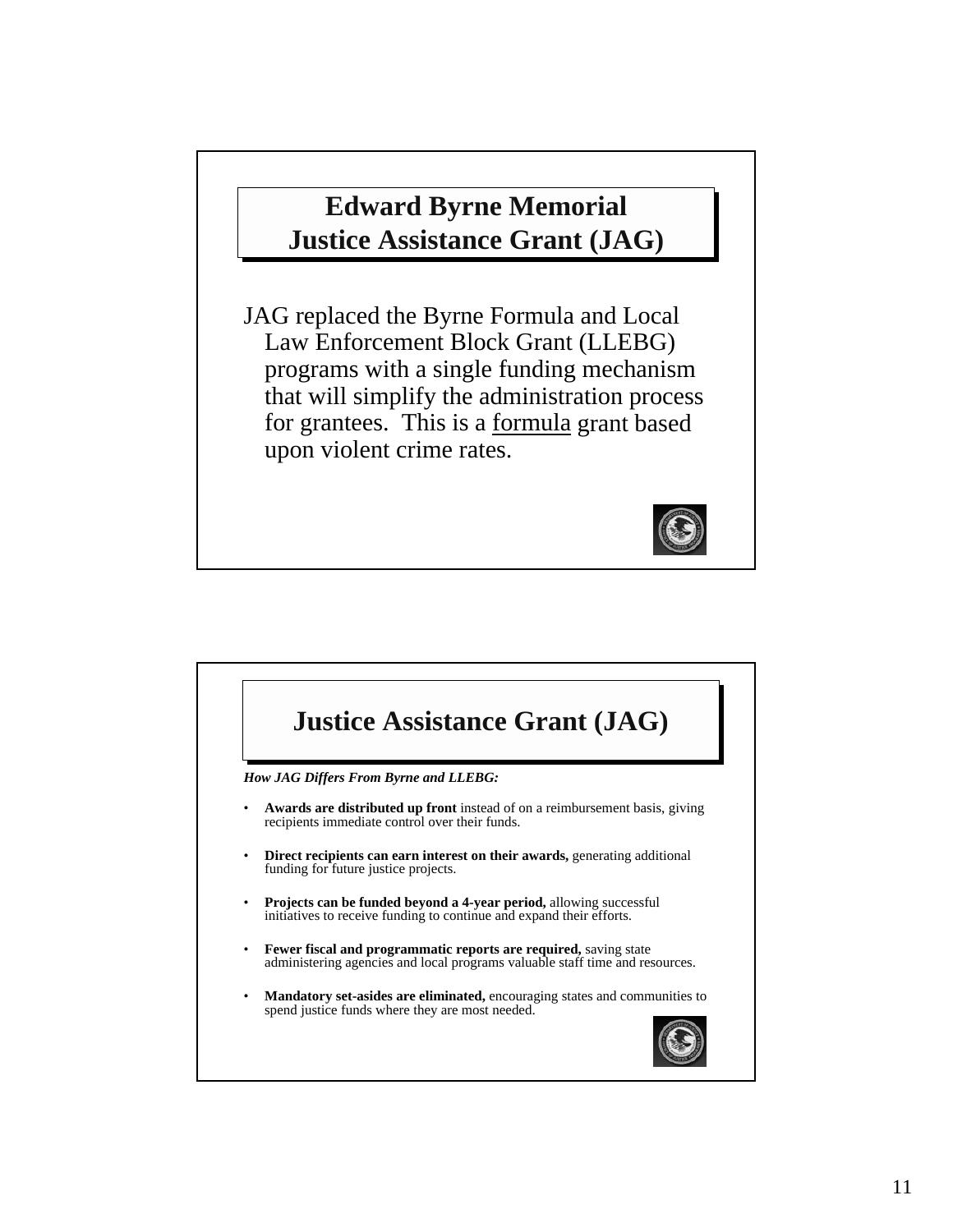# **Edward Byrne Memorial Justice Assistance Grant**

### *JAG Purpose Areas:*

- Law enforcement programs.
- Prosecution and court programs.
- Prevention and education programs.
- Corrections and community corrections programs.
- Drug treatment programs.
- Planning, evaluation, and technology improvement programs.



# **Human Trafficking**

Human Trafficking is believed:

¾To yield \$9 billion in illicit profits each year worldwide

¾The second most profitable endeavor of organized crime

¾The fastest growing criminal activity of organized crime

¾To enslave more than 15,000 victims/year in the U. S.

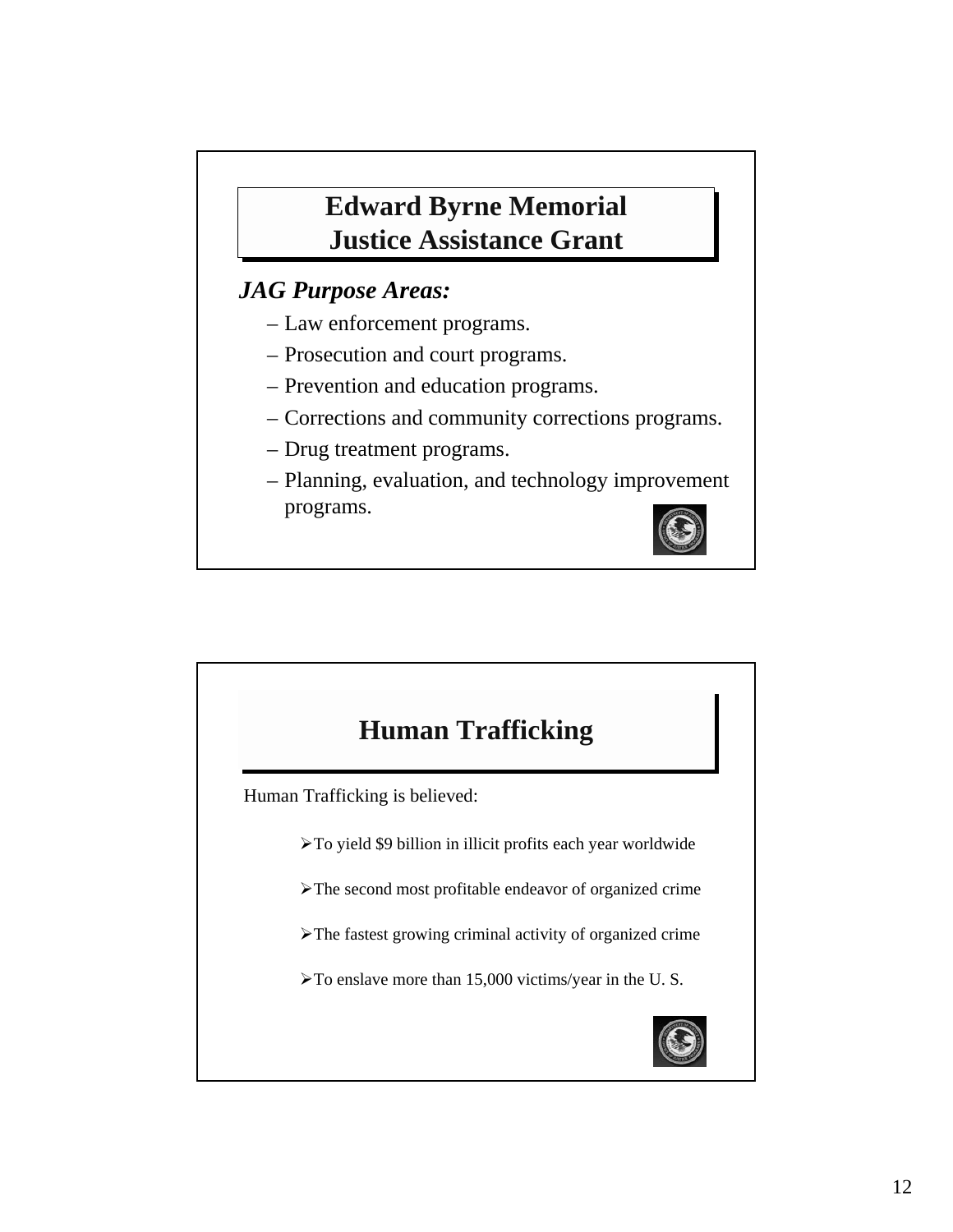# **What is Human Trafficking**

- $\triangleright$  Human Trafficking involves the exploitation of persons for commercial sex or forced labor
- $\triangleright$  Victims may be illegal immigrant, legal immigrants, or U.S. citizens – most are women and children
- $\triangleright$  Human Trafficking often involves crossing an international border but does not require movement of a victim
- $\triangleright$  Traffickers control their victims through force, fraud, or coercion